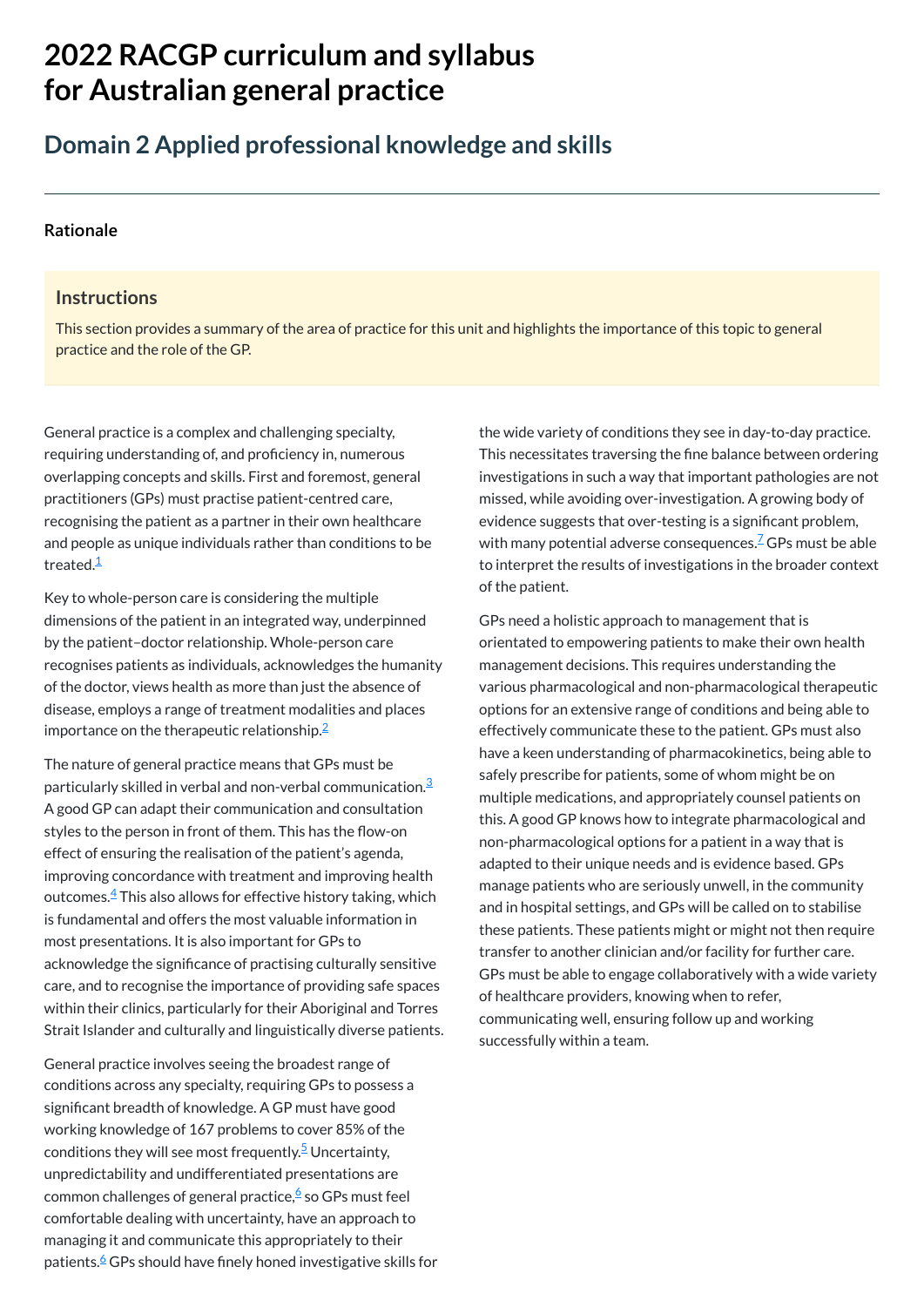#### **[Competencies and learning outcomes](javascript:void(0))**

#### **Instructions**

This section lists the knowledge, skills and attitudes that are expected of a GP. These are expressed as core competencies that are required of a GP across all clinical consultations, interactions and contexts. These core competencies are further detailed as measurable core competency outcomes.

#### **Applied knowledge and skills**

| Core competencies                                                                         | Core competency outcomes                                                                                                                                                                                                                                                                                                                                                                                                                                                                                                                                                                                                                                                                                                                                                                        |
|-------------------------------------------------------------------------------------------|-------------------------------------------------------------------------------------------------------------------------------------------------------------------------------------------------------------------------------------------------------------------------------------------------------------------------------------------------------------------------------------------------------------------------------------------------------------------------------------------------------------------------------------------------------------------------------------------------------------------------------------------------------------------------------------------------------------------------------------------------------------------------------------------------|
|                                                                                           | The GP is able to:                                                                                                                                                                                                                                                                                                                                                                                                                                                                                                                                                                                                                                                                                                                                                                              |
| GPs diagnose and manage the full range of health conditions<br>2.1<br>across the lifespan | take a comprehensive and clearly documented history in a<br>2.1.1<br>timely, ordered and respectful manner<br>perform a relevant and respectful physical examination<br>2.1.2<br>identify and manage significantly ill patients appropriately<br>2.1.3<br>formulate a list of relevant differential diagnoses<br>2.1.4<br>receive consent and undertake relevant procedures<br>2.1.5<br>2.1.6 offer relevant screening and investigations<br>interpret investigation results within the context of the<br>2.1.7<br>patient's life/situation<br>demonstrate clinical reasoning in the diagnosis and<br>2.1.8<br>management of the patient<br>prescribe and monitor medication safely and appropriately<br>2.1.9<br>acknowledge clinical uncertainty and respond appropriately to<br>2.1.10<br>it |

| Aboriginal and Torres Strait Islander health                                |  |  |
|-----------------------------------------------------------------------------|--|--|
| undertake screening for early identification of health issues in<br>AH2.1.1 |  |  |
| Aboriginal and Torres Strait Islander communities                           |  |  |
| manage health conditions in a timely manner, including<br>AH2.1.2           |  |  |
| responding effectively to the complex needs of patients with                |  |  |
| multi-morbidity                                                             |  |  |
| <b>Rural health</b>                                                         |  |  |
| develop knowledge and skills appropriate to the practice<br>RH2.1.1         |  |  |
| location                                                                    |  |  |
| identify and critically analyse quality evidence-based resources<br>2.2.1   |  |  |
| 2.2.2 stay informed (and consider the use) of innovative approaches         |  |  |
| to chronic and complex health issues                                        |  |  |
|                                                                             |  |  |

- <span id="page-1-0"></span>1. Australian Commission on Safety and Quality in Health Care. Patient-centred care: Improving quality and safety through partnerships with patients and consumers. Sydney: ACSQHC, 2011 [\(http://www.safetyandquality.gov.au/sites/default/files/migrated/PCC\\_Paper\\_August.](http://www.safetyandquality.gov.au/sites/default/files/migrated/PCC_Paper_August.pdf) pdf) [Accessed 8 November 2021].
- <span id="page-1-1"></span>2. Thomas H, Best M, Mitchell G. Whole-person care in general practice: The nature of whole-person care. Aust J Gen Pract 2020;49(1/2):54–60. doi: 10.31128/AJGP-05- 19-49501.
- <span id="page-1-2"></span>3.Warnecke E. The art of communication. Aust Fam Physician 2014;43(3):156–58.
- <span id="page-1-3"></span>4. Denness C. What are consultation models for? InnovAit 2013;6(9):592-99. doi: 10.1177/1755738013475436.
- <span id="page-1-4"></span>5.Cooke G, Valenti L, Glasziou P, Britt H. Common general practice presentations and publication frequency. Aust Fam Physician 2013;42(1/2):65–68.
- <span id="page-1-5"></span>6. Morgan S, Coleman J. We live in testing times: Teaching rational test ordering in general practice. Aust Fam Physician 2014;43(5):273–76.
- <span id="page-1-6"></span>7. O'Riordan M, Aktürk Z, Ortiz JM, et al. Dealing with uncertainty in general practice: An essential skill for the general practitioner. Qual Prim Care 2011;19(3):175–81.

#### **References**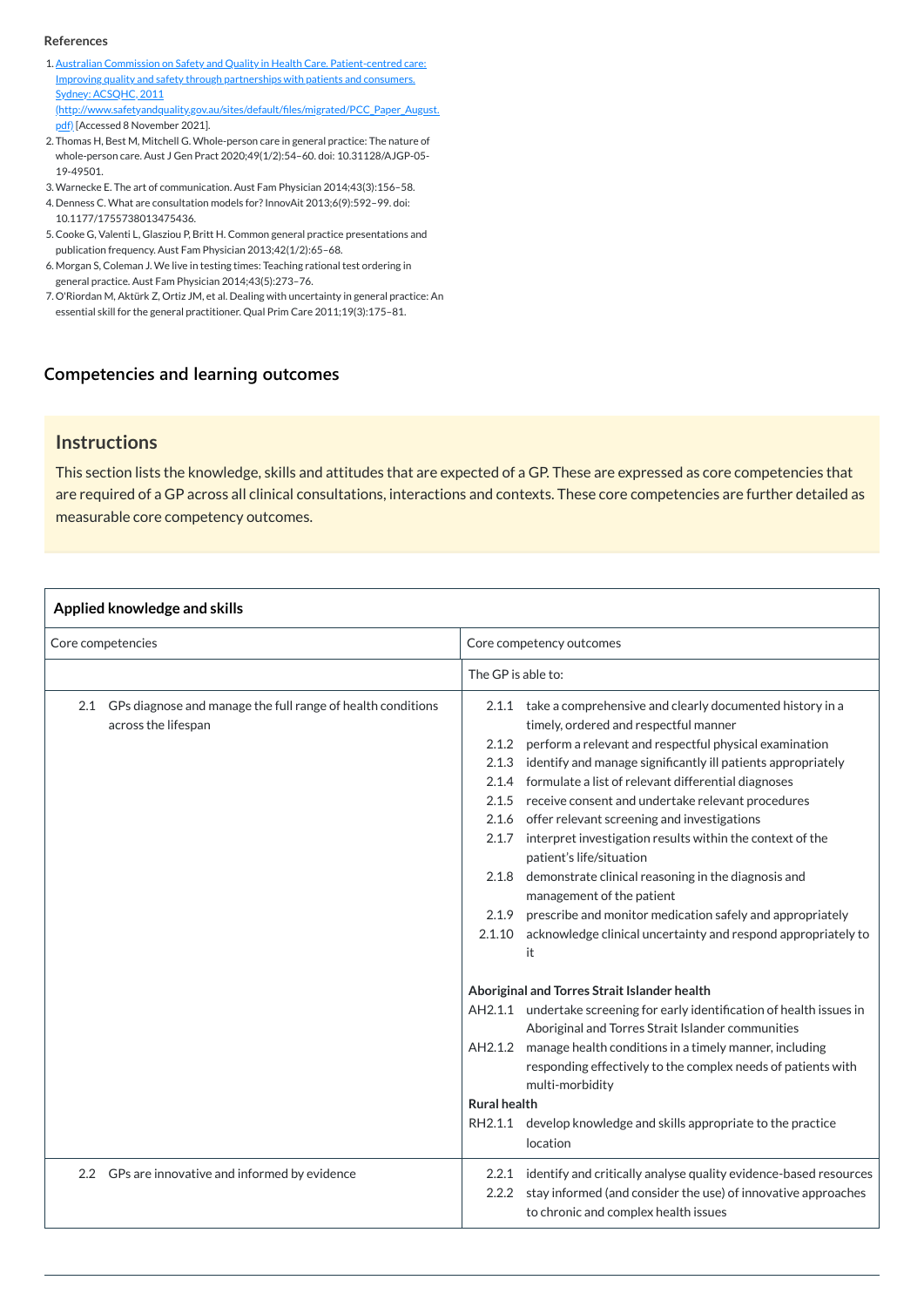| Applied knowledge and skills               |                                                                             |  |
|--------------------------------------------|-----------------------------------------------------------------------------|--|
| GPs collaborate and coordinate care<br>2.3 | ascertain the appropriate care model<br>2.3.1                               |  |
|                                            | minimise fragmentation of care<br>2.3.2                                     |  |
|                                            | 2.3.3<br>demonstrate leadership in emergency situations                     |  |
|                                            | establish professional networks to maintain quality care<br>2.3.4           |  |
|                                            |                                                                             |  |
|                                            | Aboriginal and Torres Strait Islander health                                |  |
|                                            | ensure care is relevant to Aboriginal and Torres Strait Islander<br>AH2.3.1 |  |
|                                            | peoples' social, cultural, economic and other unique needs                  |  |
|                                            | work in respectful partnership with Aboriginal and Torres<br>AH2.3.2        |  |
|                                            | Strait Islander healthcare professionals                                    |  |
|                                            | <b>Rural health</b>                                                         |  |
|                                            | establish interprofessional networks to ensure quality local<br>RH2.3.1     |  |
|                                            | healthcare delivery                                                         |  |

## **[Words of wisdom](javascript:void(0))**

#### **Instructions**

This section includes tips related to this unit from experienced GPs. This list is in no way exhaustive but gives you tips to consider applying to your practice.

**Extension exercise:** Speak to your study group or colleagues to see if they have further tips to add to the list.

- **1.** Rational test ordering can be difficult at times. Ask yourself, 'How will this investigation change my management of this patient?' If it won't, you should not order it. It is also important to remember that you are solely responsible for the investigations you order, so do not order an investigation if you are unable to understand the results.
- **2.** John D Rockefeller Jnr once said that the secret to success is to 'Do common things uncommonly well'. As noted in the area of practice section of this unit, BEACH data suggest that nearly 50% of general practice consultations involve the same 30 presentations. It therefore serves a GP well to achieve a mastery of those presentations, so copy a list of them, read widely on the conditions, and embrace opportunities to manage these conditions when patients present with them.
- **3.** It is important to develop a personal approach to managing uncertainty. Always check your practice against relevant guidelines (where applicable), seek assistance from your supervisor or a peer if you are unsure about ordering investigations, communicate your thought processes thoroughly to your patient to help them feel they are an active partner in the process of their management, safety net appropriately and remember that time is often the best investigation, as watchful waiting can often be safely implemented.
- **4.** Sometimes patients' agendas and/or desires do not match with appropriate evidence-based practice. Never prescribe medications or order investigations when you feel uncomfortable to do so, and when they do not align with established and safe evidence-based care. If you are unsure, politely but firmly explain to the patient that you must defer the issue to seek further

advice, and discuss with your supervisor, a non-GP specialist or medical defence organisation, where relevant.

**5.** Safety netting is crucial in all clinical presentations. This means explaining to a patient what your thought processes are, such as what you think the diagnosis is, what you want to rule out and how you will do that, and how you're going to manage them in the first instance. This gives your patient an understanding of what is happening. Then let them know when they should return to you and under what circumstances they should present to hospital, and why. And, of course, document these conversations appropriately.

#### **[Case consultation example](javascript:void(0))**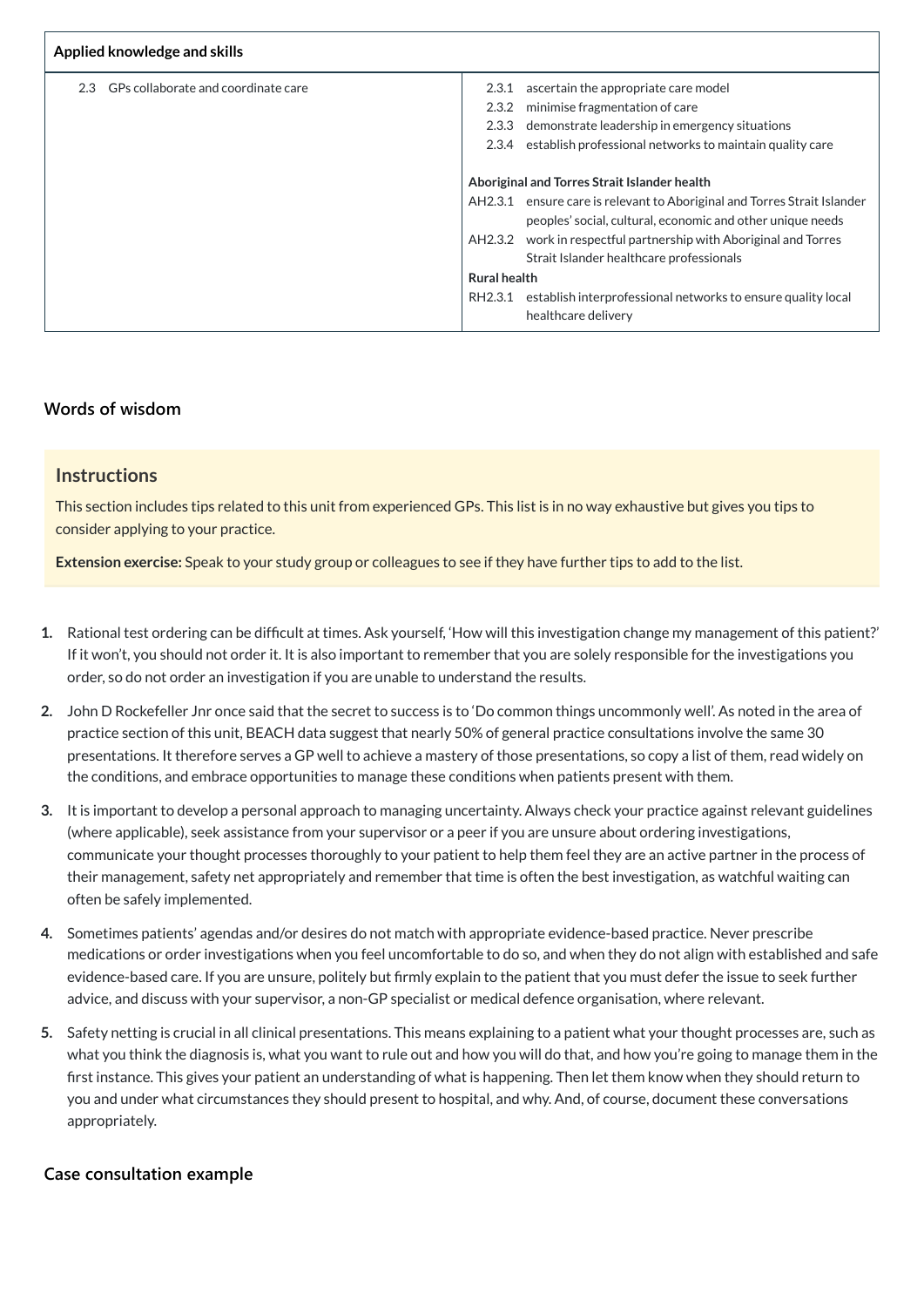### **Instructions**

- 1. Read this example of a common case consultation for this unit in general practice.
- 2. Thinking about the case example, reflect on and answer the questions in the table below.

You can do this either on your own or with a study partner or supervisor.

The questions in the table below are ordered according to the RACGP clinical exam assessment areas [\(https://www.racgp.org.au/getmedia/f93428f5-c902-44f2-b98a-e56d9680e8ab/Clinical-Competency-Rubric.pdf.aspx\)](https://www.racgp.org.au/getmedia/f93428f5-c902-44f2-b98a-e56d9680e8ab/Clinical-Competency-Rubric.pdf.aspx) and domains, to prompt you to think about different aspects of the case example.

Note that these are examples only of questions that may be asked in your assessments.

**Extension exercise**: Create your own questions or develop a new case to further your learning.



**Ferhana is a 46-year-old woman who recently emigrated to Australia from Afghanistan. She presents with undifferentiated abdominal pain that has been presentfor the pastfour weeks. Her medical history** includes hyperlipidaemia. She is on no medications. She works as a cook and lives with her adult daughter, **son-in-law and grandchild.**

| Questions for you to consider                                                                                                                                                                                                                                                                                                                                                                                                                                 |                                                      | <b>Domains</b> |
|---------------------------------------------------------------------------------------------------------------------------------------------------------------------------------------------------------------------------------------------------------------------------------------------------------------------------------------------------------------------------------------------------------------------------------------------------------------|------------------------------------------------------|----------------|
| If Ferhana's English skills were minimal, how would you<br>approach communication in the consultation? What<br>resources are available to you and Ferhana to assist with<br>this? What might you advise her with respect to her future<br>appointments?<br>Given the nature of the presentation, you would like to ask<br>Ferhana about her sexual history and you sense that this is<br>a sensitive topic to explore with her. How would you go<br>about it? | 1. Communication and consultation skills             | 1,2,5          |
| What are some non-verbal communication skills that<br>would help to enhance your consultation with Ferhana?                                                                                                                                                                                                                                                                                                                                                   |                                                      |                |
| What history and examination findings would help you<br>work through the list of differential diagnoses for this<br>condition?<br>Are there any point-of-care tests you should do?                                                                                                                                                                                                                                                                            | 2. Clinical information gathering and interpretation | 2              |
|                                                                                                                                                                                                                                                                                                                                                                                                                                                               |                                                      |                |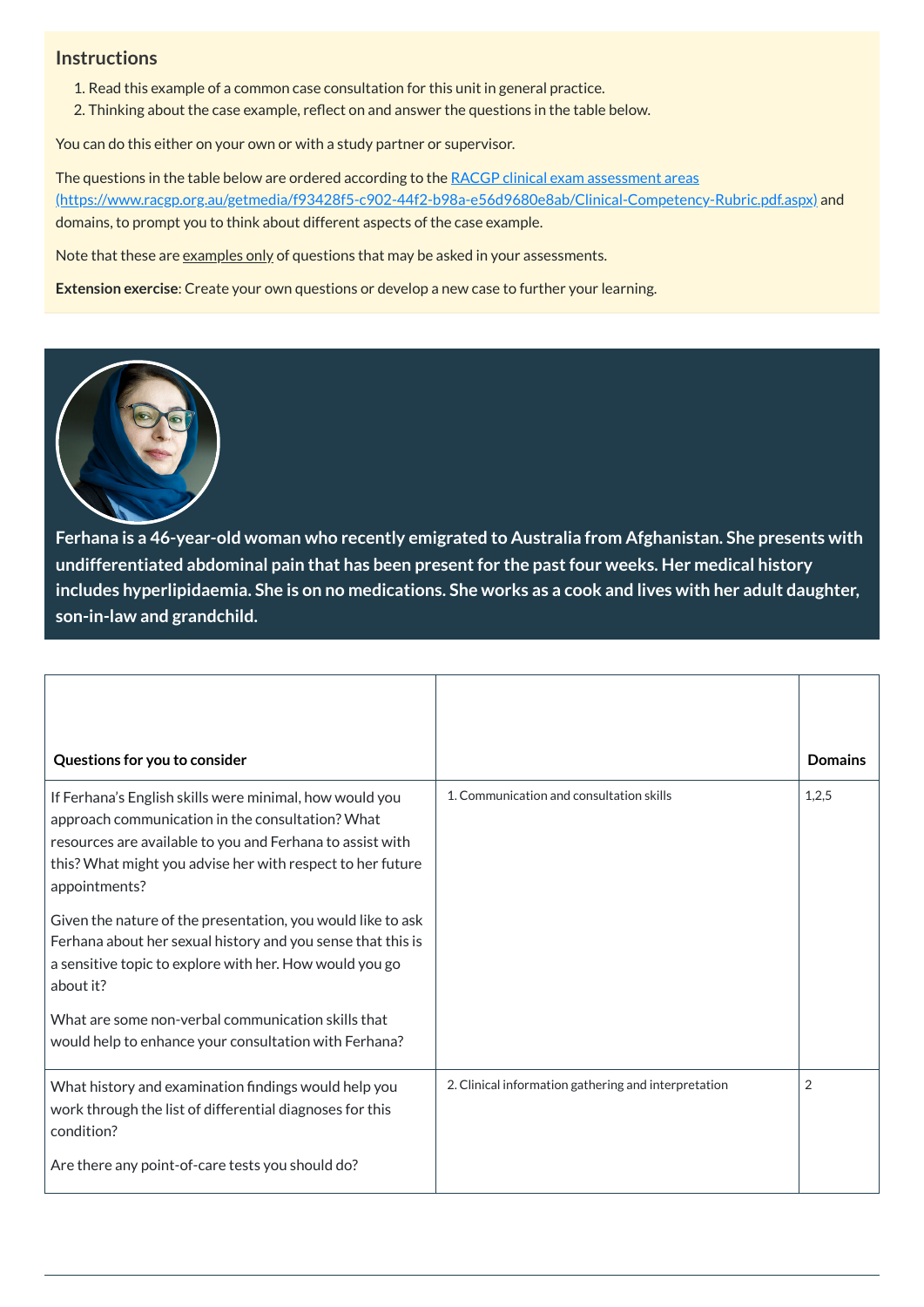| Questions for you to consider                                                                                                                                                                                                                 |                                                      | <b>Domains</b> |
|-----------------------------------------------------------------------------------------------------------------------------------------------------------------------------------------------------------------------------------------------|------------------------------------------------------|----------------|
| What are the serious pathologies that must be excluded in<br>this case (through history, examination and/or further<br>investigations)?                                                                                                       | 3. Making a diagnosis, decision making and reasoning | $\overline{2}$ |
| What are the possible investigations that can be done, and<br>in what circumstances would it be appropriate to order<br>them?                                                                                                                 |                                                      |                |
| Based on the information in the clinical scenario alone,<br>what are the statistically most likely causes for Ferhana's<br>pain?                                                                                                              |                                                      |                |
| What guidelines might assist you in making these<br>decisions?                                                                                                                                                                                |                                                      |                |
| How would you manage Ferhana if the cause of her pain<br>was not apparent at the initial consultation? What non-<br>pharmacological and pharmacological options would you<br>consider?<br>How might your management for Ferhana change if you | 4. Clinical management and therapeutic reasoning     | 2              |
| were in a remote location without a hospital, and imaging<br>centres a long distance away?                                                                                                                                                    |                                                      |                |
| What resources could you offer Ferhana to manage her<br>hyperlipidaemia?                                                                                                                                                                      | 5. Preventive and population health                  | 1,2,3          |
| What screening should you consider for Ferhana? If you<br>were unsure, where would you find this information?                                                                                                                                 |                                                      |                |
| If Ferhana's daughter came to the consultation, what would<br>you advise her to support her mother's health in general?                                                                                                                       |                                                      |                |
| What social factors contribute to Ferhana's overall health?                                                                                                                                                                                   |                                                      |                |
| What if she were an Aboriginal or Torres Strait Islander?<br>What government initiatives could be used to assist in<br>managing Ferhana's health?                                                                                             |                                                      |                |
| If Ferhana's daughter or son-in-law called you after the<br>consultation to ask for information on her health, what<br>should you say?                                                                                                        | 6. Professionalism                                   | 4              |

| JIIVUIU YVU JUY.                                                                                                |
|-----------------------------------------------------------------------------------------------------------------|
| If Ferhana requested Schedule 8 medications to manage<br>her pain, what would be your next step?                |
| What if a patient asked you to do investigations that are<br>not clinically appropriate? How would you respond? |
| If Ferhana disclosed to you some information that you                                                           |
| found personally distressing, what should you do to ensure                                                      |
| your own mental health and wellbeing? Who could you                                                             |
| speak to? What supports and resources exist for doctors in                                                      |
| this area?                                                                                                      |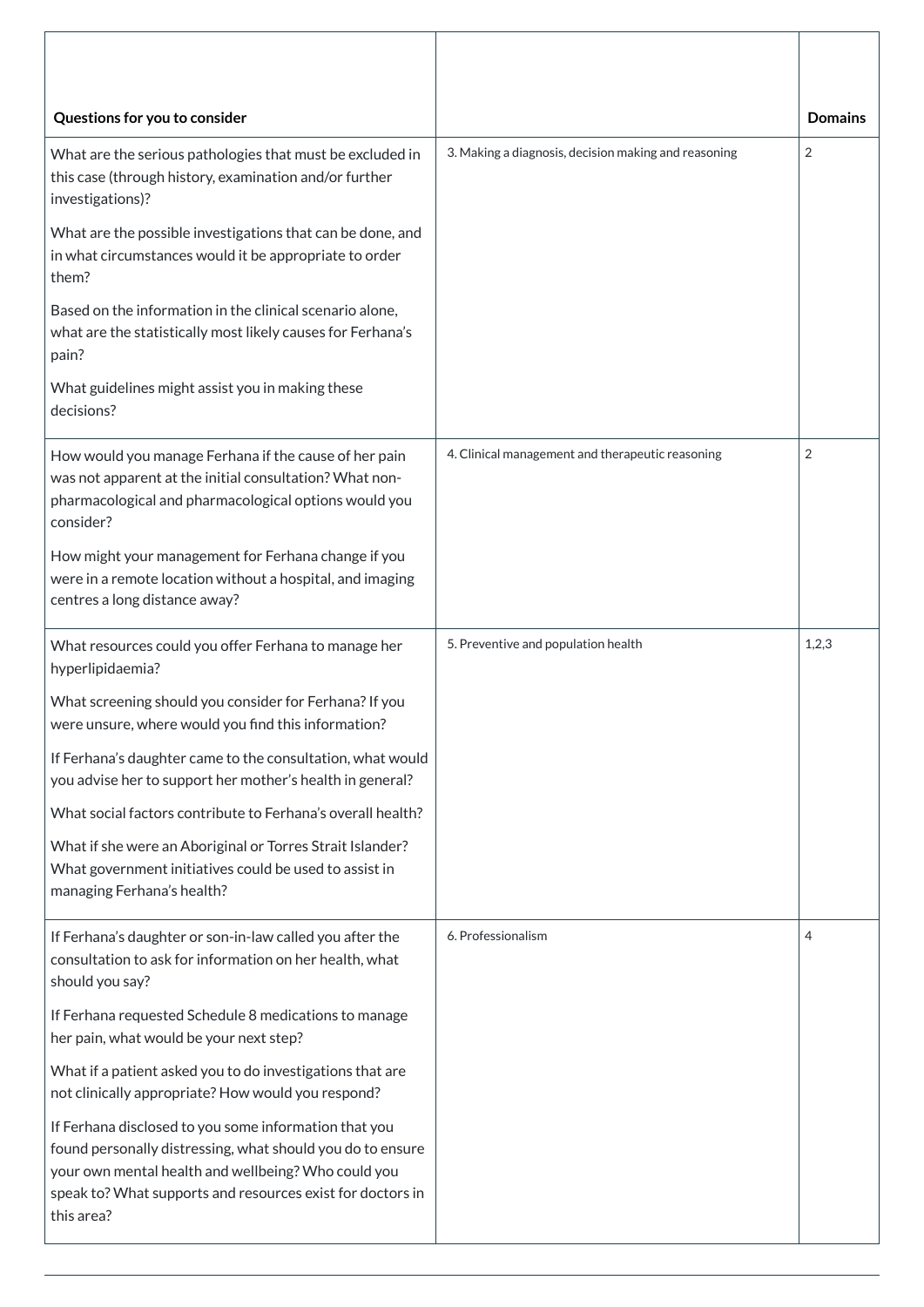| Questions for you to consider                                                                                                                                                                                                                 |                                                            | <b>Domains</b> |
|-----------------------------------------------------------------------------------------------------------------------------------------------------------------------------------------------------------------------------------------------|------------------------------------------------------------|----------------|
| Ferhana requests a medical certificate for work for the<br>previous two weeks. How would you approach this<br>request? If you were unsure, where could you find<br>information on your medico-legal responsibilities with<br>respect to this? | 7. General practice systems and regulatory requirements    | 5              |
| If you were going to be away when you expect her<br>investigation results to come back, how would you ensure<br>these results are appropriately followed up?                                                                                  |                                                            |                |
| If Ferhana would like a long-acting reversible contraceptive<br>(LARC), what are her options? If you are not accredited to<br>insert LARCs yourself, how could you learn how to do this?                                                      | 8. Procedural skills                                       | 2              |
| How would you approach this consultation if Ferhana had<br>just arrived in Australia and had no documentation about<br>her medical history?                                                                                                   | 9. Managing uncertainty                                    | $\overline{2}$ |
| If the cause of her pain was not clear from the initial<br>investigations, how would you manage this situation?                                                                                                                               |                                                            |                |
| What clinical signs and symptoms would point to Ferhana<br>being significantly unwell?                                                                                                                                                        | 10. Identifying and managing the significantly ill patient | 2              |
| If you find that she is significantly unwell, what would be<br>the next appropriate steps in management? If there was a<br>language barrier, how would you make sure the next steps<br>are as smooth as possible for Ferhana?                 |                                                            |                |

- on your own
- with a supervisor or other colleague
- $\bullet$  in a small group
- with a non-medical person, such as a friend or family member.

## **[Learning strategies](javascript:void(0))**

### **Instructions**

This section has some suggestions for how you can learn this unit. These learning suggestions will help you apply your knowledge to your clinical practice and build your skills and confidence in all of the broader competencies required of a GP.

There are suggestions for activities to do:

Within each learning strategy is a hint about how to self-evaluate your learning in this core unit.

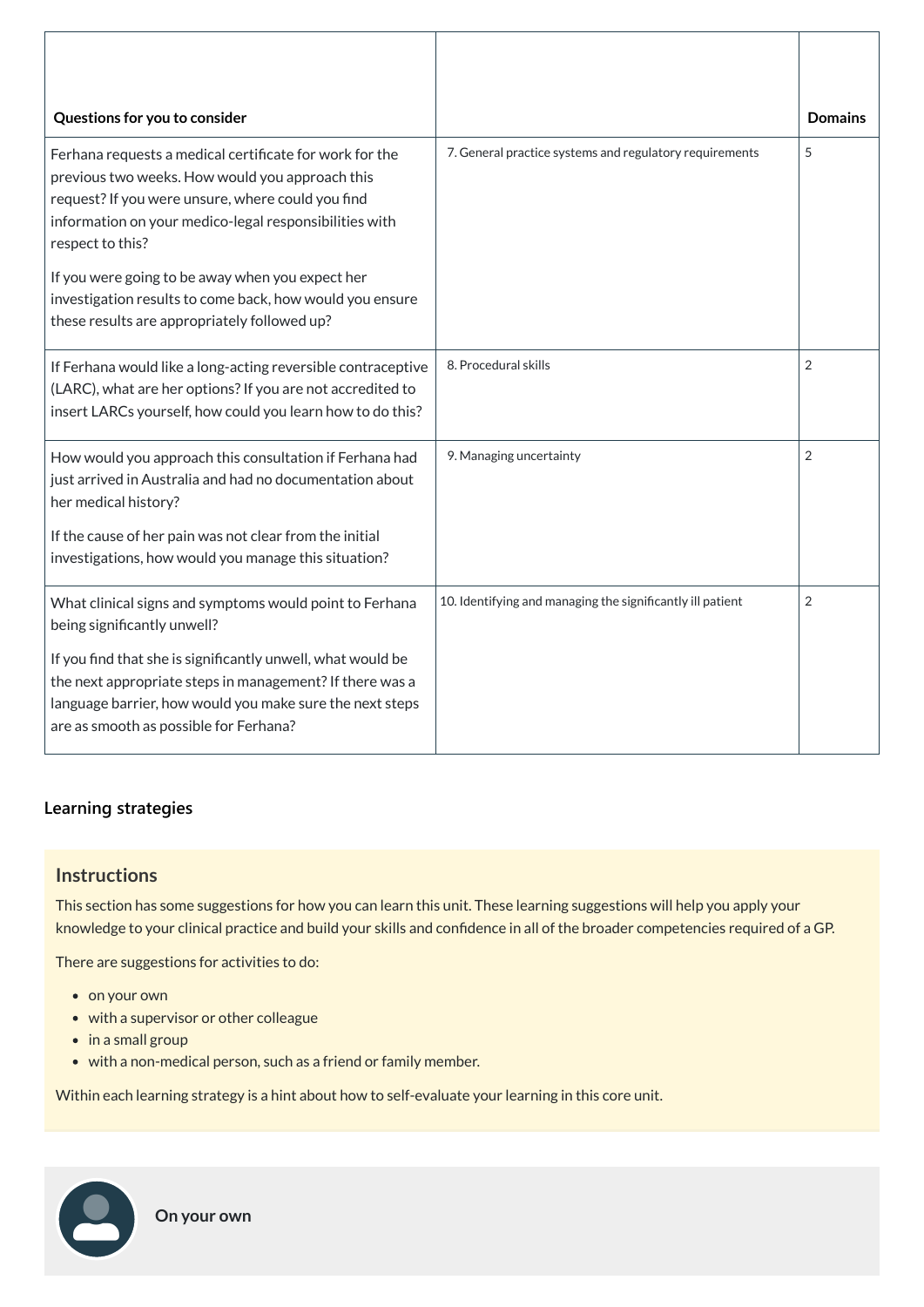Make a list of all red flags you should ask about when taking a patient's history for each of the common presentations (eg headache, back pain, fatigue, cough, chest pain, abdominal pain, child with fever).

- Where can you find information on this? Did you miss any?
- Do the red flags change based on certain features of <sup>a</sup> patient (eg age)? How can you make sure you don't forget to ask these red flag questions during <sup>a</sup> consultation?

Identify the GP-rebateable indications for ordering an MRI in adults and children.

- Did any of them surprise you?
- What should you do if you feel somebody requires an MRI for <sup>a</sup> condition not on that list?
- If you worked remotely and MRI access was difficult, how would this change your approach to ordering?

- What does the evidence say? Are there guidelines on this?
- How does this change your practice?
- How do patient features (eg age, gender, cultural diversity) change your approach to this presentation?

Research the investigation and management approach for fatigue in general practice.

#### **With a supervisor**

Discuss with your supervisor a case you had of a seriously ill patient (child or adult).

- How did you identify that they were ill?
- Did your supervisor agree with your management approach? How do they approach similar situations?
- What resources are there to help you with this?
- How would your approach change if you were in a rural or remote setting?

Ask your supervisor to demonstrate common general practice procedural skills that you are not confident in (eg injections; removal of foreign bodies from noses, ears, eyes and skin; epistaxis management).

- Do they have any handy tips? How else might you learn more about these skills?
- Ask your supervisor to watch/coach you as you perform these skills on <sup>a</sup> patient and give you feedback on how you went.

Ask your supervisor how they manage uncertainty in day-to-day practice.

What did you learn? How can you implement this in your own practice?

Identify guidelines that appear to contradict other guidelines on the same topic and discuss this with your supervisor.

How do you approach this uncertainty? When should you act outside guidelines? Discuss examples with your supervisor.



With your peers, practise how you would counsel a patient who asks for a screening test that is not straightforward, such as prostate-specific antigen (PSA) testing.

- What guidelines did you base your recommendations on? Are they recent and Australian based?
- Did you learn any phrases or communication tips you can use in your own practice?

With your peers, practise doing a focused examination for each of the major symptoms and conditions (eg cough, dizziness, chronic renal disease, liver disease).

- How did you go?
- How does each examination change when the patient is a child?
- What findings would you expect for each condition?

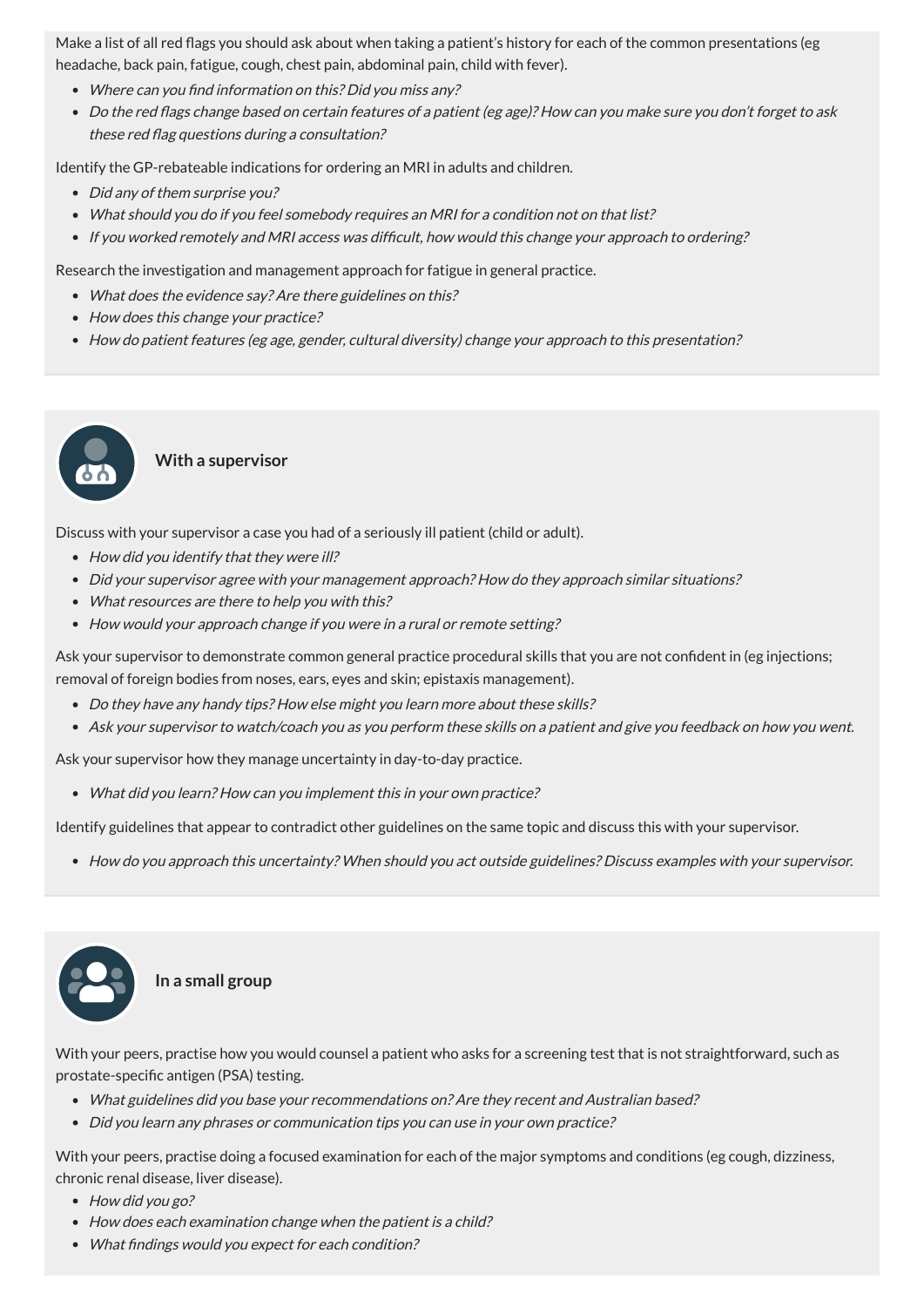• What resource/s can you use to improve your examination skills?

Discuss how you would go about prescribing a new medication. Have each member of the group find a resource that provides information about new medications.

- Make <sup>a</sup> list of sites where you can find information about medications.
- What if the resources each of you have found offer slightly different information?



## **With a friend or family member**

- How did you go? Did they clearly understand your explanations? Did they have questions?
- What resources can you use in daily practice to help you explain medications to your patients?

- Was your friend or family member clear about what you said? Did they have any questions?
- Compare what you said to a documented list did you miss anything?

Explain to a friend or family member the actions of some common medications prescribed in general practice (eg antihypertensives, statins, SSRIs/SNRIs, asthma/COPD puffers), and their most important side effects. Ideally, do this activity with people of varying ages and education levels and don't choose a medication that your friend or family member is taking, so as not to create unintended confusion between them and their treating doctor/s.

Explain to a friend or family member what safety netting involves and how you would safety net some of the most common presentations (eg unwell child, headache, chest pain).

#### **[Guiding topics and content areas](javascript:void(0))**

#### **Instructions**

These are examples of topic areas for this unit that can be used to help guide your study.

Note that this is not a complete or exhaustive list, but rather a starting point for your learning.

- Identify and manage significant medical conditions, including:
	- $\circ$  recognise and manage the seriously ill patient
	- consider the possibility of serious illness inherent in many common presentations
	- ensure evidence-based practice.
- Demonstrate skills in history-taking, physical examination, undertaking procedures and clinical decision-making relevant to the presenting problem, particularly undifferentiated problems.
- Demonstrate acceptance and management of uncertainty in presentations which, despite appropriate clinical method, remain undifferentiated. This includes being able to negotiate a management plan (including safety netting) with patients that is consistent with the doctor's and patient's needs.
- Use and promote best practice through:
	- $\circ$  judicious use of investigations, including:
		- following criteria for MRI and/or CT investigation of common conditions (eg headache)
		- referral for relevant radiology and pathology for common conditions (eg back pain, fatigue)
	- counselling about risks and benefits of screening (eg prostate-specific antigen (PSA) testing)
	- counselling about investigations, including risks and benefits, sensitivity and specificity, other factors (eg potential insurance implications), and referral for prenatal, antenatal or other genetic screening
	- $\circ$  interpreting investigation results in the context of the patient, including:
		- individuals with hepatitis B: significance of low normal platelets and low-level elevation of transaminases
		- $\blacksquare$  ideal ferritin targets in individuals with haemochromatosis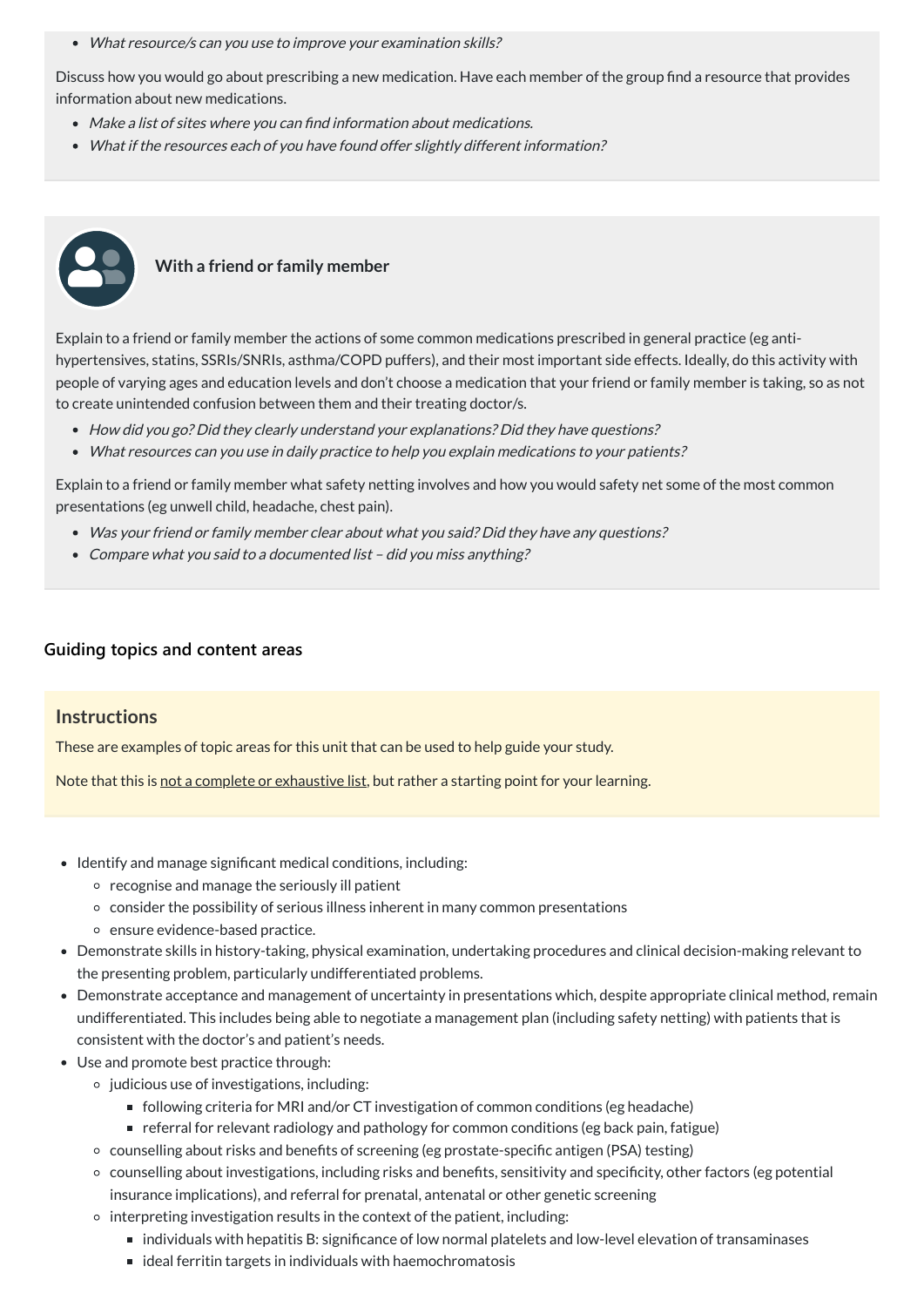The following list of resources is provided as a starting point to help guide your learning only and is not an exhaustive list of **all resources.** It is your responsibility as an independent learner to identify further resources suited to your learning needs, and to ensure that you refer to the most up-to-date guidelines on a particular topic area, noting that any assessments will utilise current guidelines.

• Thistlethwaite J, Weeks L. Evaluating and prescribing new medicines in general practice [\(https://www1.racgp.org.au/ajgp/2018/june/prescribing-new-medicines\).](https://www1.racgp.org.au/ajgp/2018/june/prescribing-new-medicines) Aust J Gen Pract 2018;47(6):327–31.

• van Driel M, Spurling G. Guidelines and systematic reviews: Sizing up guidelines in general practice [\(http://www.racgp.org.au/afp/2017/june/guideline-and-systematic-reviews-sizing-up-guidelines-in-general-practice\).](http://www.racgp.org.au/afp/2017/june/guideline-and-systematic-reviews-sizing-up-guidelines-in-general-practice) Aust Fam Physician 2017;46(6):438–40.

• Colman J, Morgan S. We live in testing times - Teaching rational test ordering in general practice [\(http://www.racgp.org.au/afp/2014/may/we-live-in-testing-times\).](http://www.racgp.org.au/afp/2014/may/we-live-in-testing-times) Aust Fam Physician 2014;43(5):273–76.

- acceptable creatinine levels in individuals with chronic renal impairment
- o safe and rational prescribing, including monitoring of medications where relevant
- counselling patients on the risks, benefits and implications of genomic testing.
- Competently manage common problems and develop management strategies that:
	- $\circ$  are holistic and consider the patient and their sociocultural context
	- $\circ$  include assessment of response to treatment
	- $\circ$  include education and empowerment of patients
	- consider appropriateness of harm minimisation strategies
	- $\circ$  include lifestyle or non-pharmacological therapies
	- $\circ$  include counselling regarding medication, if appropriate.
- Engage in collaboration of care with other health providers, including:
	- using hospital and community-based expertise, resources and networks effectively
	- making valid and timely decisions about referral and follow up
	- using electronic and written communications
	- o ensuring effective handover and appropriate referrals
	- $\circ$  promoting continuity of care
	- working effectively with other team members, both external and internal to the practice, including Aboriginal health workers, cultural mentors, cultural educators, advisors and others in the general practice team (eg colleagues, practice manager, practice nurse, administrative staff, allied health colleagues).
- Be aware of the pharmacokinetics of medications, including:
	- potential for iatrogenic harm
	- o side effects and important adverse reactions
	- allergic reactions
	- $\circ$  drug interactions
	- contraindications
	- $\circ$  therapeutic drug levels and drug screening.

## **[Learning resources](javascript:void(0))**

## **Instructions**

## **Journal articles**

A summary of how to evaluate new medications and decide if and when to prescribe.

How to tell which guidance is reliable and relevant.

General approaches and practical strategies for rational test ordering.

A summary of the main issues in appropriate prescribing.

• Morgan S. Teaching rational prescribing to GP registrars: A guide for supervisors [\(http://www.racgp.org.au/afp/2017/march/teaching-rational-prescribing-to-general-practice-registrars-a-guide-for](http://www.racgp.org.au/afp/2017/march/teaching-rational-prescribing-to-general-practice-registrars-a-guide-for-supervisors/)supervisors/). Aust Fam Physician. 2017;46(3):160-64.